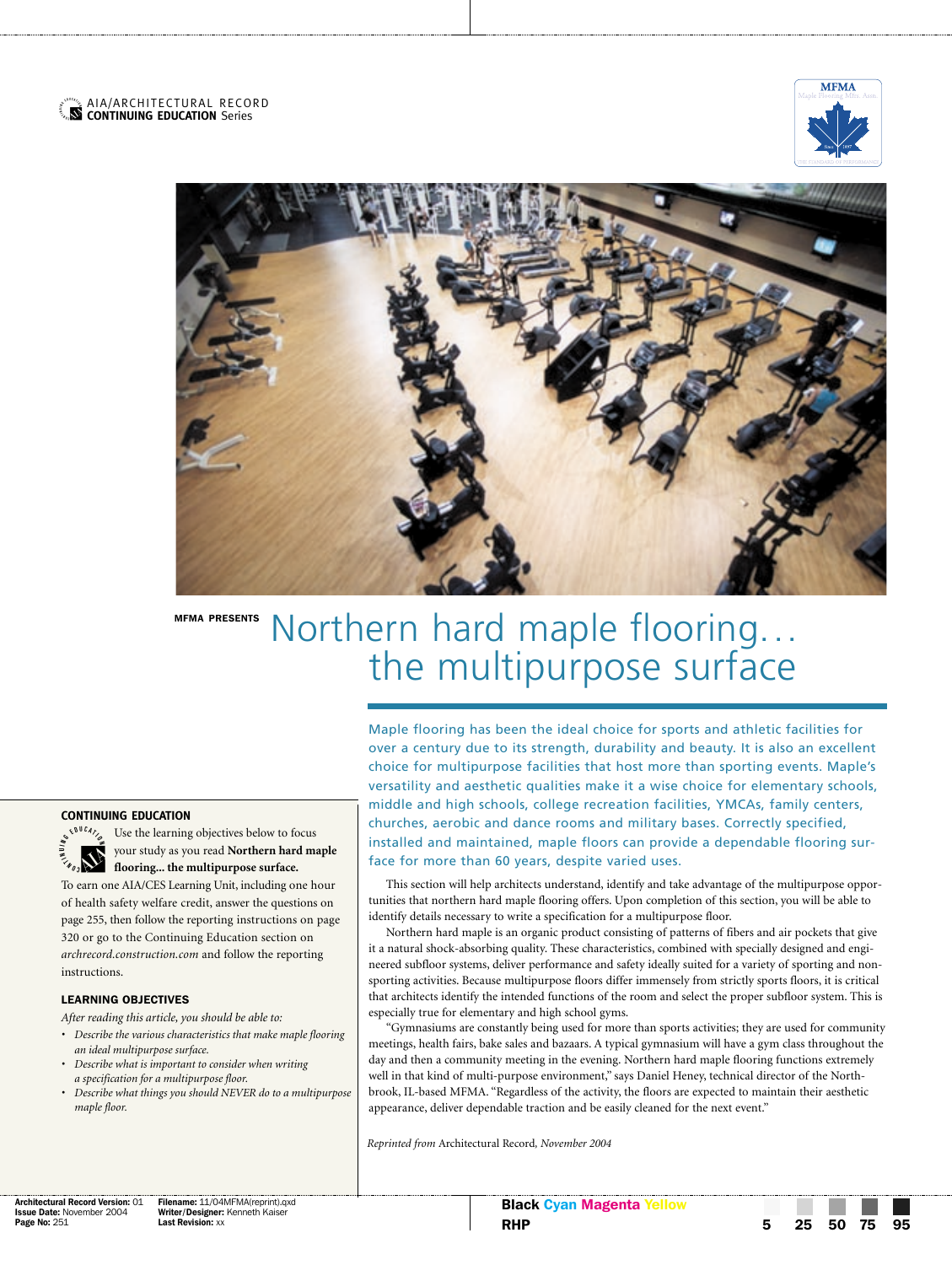# AIA/ARCHITECTURAL RECORD **S** CONTINUING EDUCATION Series

## **Safety**

Northern hard maple's hard-but-resilient character, natural shock absorption and area elasticity are enhanced by specially engineered subfloor systems. Subfloor systems can be customized to emphasize maple's natural elasticity and shock absorption (ideal for aerobics rooms or dance floors), stiffness (ideal for basketball or volleyball) or both. This versatility makes maple floors ideal for multiple uses including athletic performance, dances, roller skating, etc. Whatever the intended purpose or subfloor, northern hard maple provides dependably uniform grip and traction to athletic footwear that can maximize performance and safety while minimizing injuries.

According to candidates for the certification of the American Board of Orthopaedic Surgeons, the majority of anterior cruciate ligament (ACL) injuries are noncontact in nature and high school aged students are far more likely to undergo ACL reconstruction than college aged students. These injuries can be attributed to planting and cutting, straight-knee landing, and onestep stop landing with the knee hyperextended <sup>3</sup>. Pivoting and sudden deceleration are also common mechanisms of non-contact ACL injury<sup>24</sup>. Considering that basketball ranks second among the top eight recreational activities with the largest number of muscu-



loskeletal injuries among children ages five to 14 years with the most common injury sites being the ankle, hand and knee<sup>1</sup> and that common causes of these injuries (running, jumping, quick stops, etc.) routinely occur on all gymnasium and non-gymnasium floors in athletic and non-athletic settings, it is vital that the flooring possesses the greatest number of safety characteristics while offering maximum versatility. Northern hard maple offers a proven track record performance and safety when used in competitive and multipurpose settings.

The Birmingham, Mich.-based Ducker Research Co. Inc., conducted a survey in 1998 (funded by the MFMA) of sports flooring owners who had maple and synthetic floors or who had replaced synthetic flooring with maple. This survey compared incidence of injuries that occurred on each sporting surface. The resulting data indicated that athletes were 70 percent more likely to sustain a floor-related injury on a synthetic floor than on a maple floor.

# **Durability**

MFMA maple's life cycle cost is surprisingly less than that of synthetics. The issue of life cycle costing is a critical evaluation criterion for facility owners and managers. The Maple Flooring Manufacturers Association estimates that the cost of a maple floor compared to the costs of PVC and poured urethane floors are, on average 12 percent lower than the cost of PVC floors and 33 percent lower than poured urethane floors. Life cycle cost comparisons reflect original installed price plus manufacturer-recommended maintenance over a 30-year floor life:

*Northern hard maple* ....\$0.89 / sq. ft. / year

| <b>PVC\$1.01 / sq. ft. / year</b>        |
|------------------------------------------|
| Poured urethane  \$1.42 / sq. ft. / year |

*(Typical life span for a 25/32" maple floor is 38 years, PVC and poured urethane products have typical life spans of 15-20 years.)*

# **Strength**

Maple floor systems vary in strength due to the thickness of the maple installed and the design of the subfloor system. Subfloor designs vary significantly among floor systems so MFMA strongly recommends consultation with an MFMA mill manufacturer prior to selecting a subfloor system in a multipurpose setting. The MFMA mill manufacturers can help you select a subfloor system that fits your needs or help you customize a subfloor system for unique requirements.

#### **Ease of daily maintenance**

Caring for a maple floor in a multipurpose setting requires only minor additional maintenance. Daily sweeping, dust mopping with a treated dust mop and cleaning up spills are all that is required to maintain the beauty of a multipurpose maple floor.

# **THINGS TO INVESTIGATE BEFORE WRITING THE SPECIFICATION:**

# **Subfloor blocking**

Subfloor blocking is typically needed in areas where the maple floor will be subject to heavy loads (bleachers, portable backstops, gym floor cover carts etc.). MFMA refers all inquiries concerning subfloor blocking requirements to the individual flooring system manufacturer and the specified equipment manufacturer. Variances in bleacher system design, portable backstops, loading, total weight and operation make uniform specifications for subfloor blocking impossible.

# **Things to Look for When Specifying Maple Floors in a Multipurpose Room**

- **1.** Specify a reputable hardwood sports flooring contractor with significant experience in projects of similar size and scope to yours.
- **2.** Determine who will be using this floor.
- **3.** Determine what activities will be performed on the surface.
- **4.** Specify a subfloor system that matches the floor's designated primary activity.
- **5.** Specify any changes to the specified subfloor system and the locations of those changes.
- **6.** Specify pre-installation conditions of the room, including fully functioning HVAC, constant temperature and humidity, weather tightness.
- **7.** Specify industry-recognized installation guidelines throughout process.
- **8.** Specify following the same post installation maintenance procedures.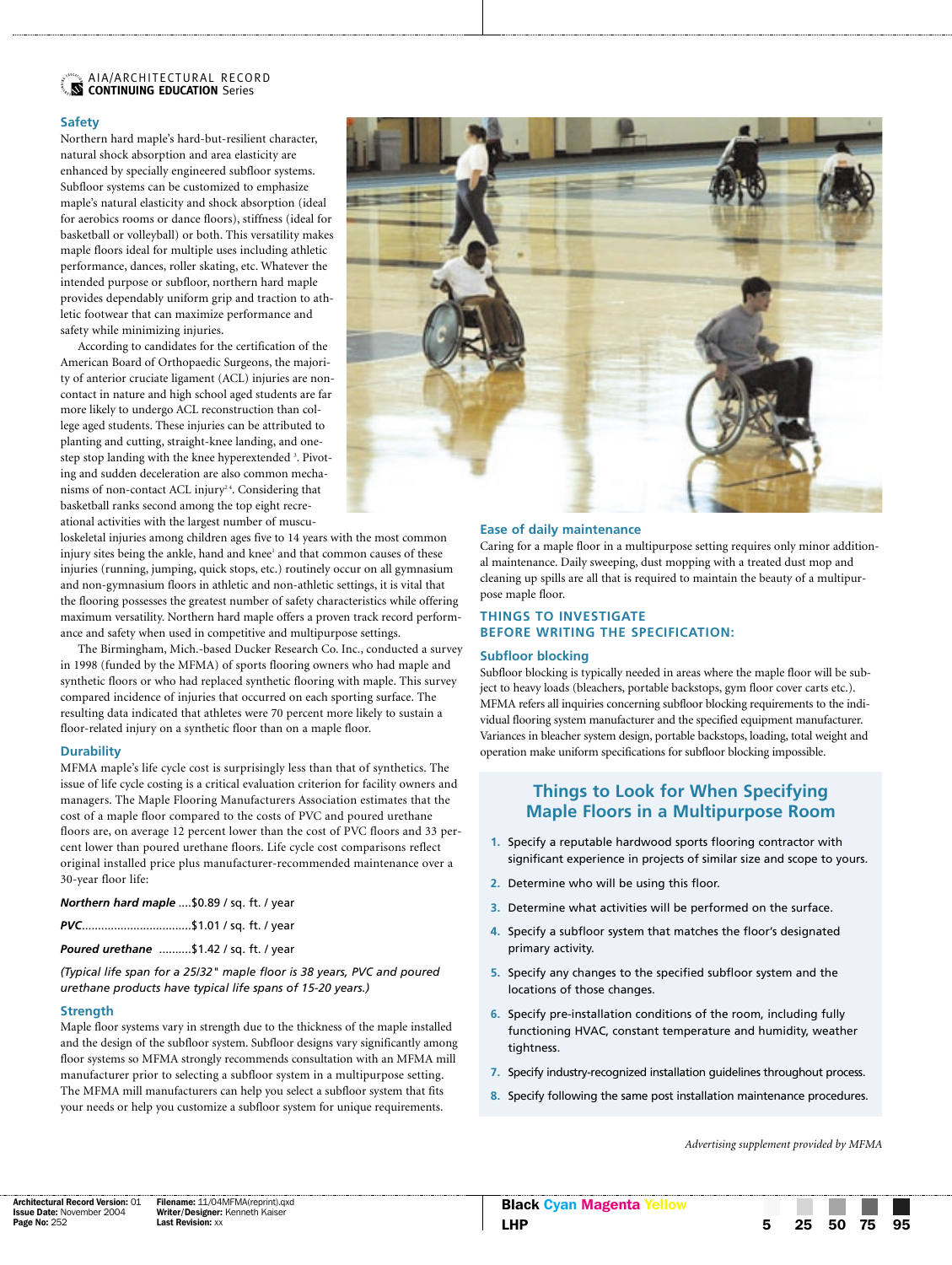# AIA/ARCHITECTURAL RECORD **CONTINUING EDUCATION** Series



# **Proper coatings for mutlipurpose surfaces**

The Maple Flooring Manufacturers Association has published specifications for gymnasium sealers and finishes for maple floors and lists products that conform to such specifications for the sole purpose of providing guidance to achieving the highest protection and most enduring beauty in wood floors. All of the finishes listed on the MFMA Athletic Flooring Sealer and Finish Specifications and Conformance List are tested for conditions normally associated with a multipurpose floor. Such tests include: Gloss, Color, Hardness, Abrasion Resistance, Stain Resistance and Alcohol, Beer and Coca-Cola® Resistance. When selecting a floor finish for a multipurpose floor, make sure that the product is MFMA Certified.

# **Surface protection**

Floor covers are not always needed in multipurpose rooms but they offer an extra layer of protection and helps to keep your multipurpose maple floor looking its best. Several manufacturers produce gymnasium floor covers for that extra protection and they come in a range of styles and thicknesses. The differences among covers include thickness of the vinyl wear coating and the strength of the fabric core. When evaluating a cover for durability, remember that the more durable covers have thicker coatings. Covers with higher strength core fabric will resist more abuse and tearing.

#### **Specifiying a maple sports flooring surface**

There are three types of wood flooring that are considered MFMA products: Northern hard maple (Acer saccharum), American beech (Fagus grandifolia) and yellow birch (Betula alleghaniensis). These species of MFMA Products produced by MFMA manufacturers are available in three basic configurations: random-length strip, finger-jointed strip, and parquet. Each of these surface materials can be installed in a single direction, and parquet can be laid in patterns such as a checkerboard, chevron, etc. Here are basic descriptions of each type of flooring:

**RANDOM-LENGTH STRIP —** Consists of individual pieces of flooring, typically  $1<sup>1</sup>/2$  inches or  $2<sup>1</sup>/4$  inches wide, with lengths between 9 inches and 8 feet. The most common thickness specified is 25/32 inches, but 33/32 inches thick random-length strip flooring is also available. This surface material is installed like a horizontal brick wall, with each piece being overlapped with adjacent pieces and fastened into the subfloor with cleats, staples or steel clips, depending on the subfloor chosen for the project.

**FINGER-JOINTED STRIP —** A number of random-length strip segments joined together at the manufacturing plant to form a consistent length board typically  $1<sup>1</sup>/2$  inches or  $2<sup>1</sup>/4$  inches wide. The most common thickness specified is  $2<sup>5</sup>/32$ inches, but 33/32 inches thick finger-jointed strip flooring is also available. This surface material is also installed like a horizontal brick wall, with each consistentlength board being overlapped with adjacent boards and fastened into the subfloor with cleats, staples or steel clips, depending on the subfloor chosen for the project.

**PARQUET** — Hard maple parquet flooring is manufactured in square and rectangular panels in a variety of dimensions. Individual picket widths range from  $\frac{7}{8}$  inch to  $1\frac{1}{8}$  inches, and picket lengths range from  $5\frac{1}{2}$  inches to 12 inches. Minimum thickness of MFMA parquet flooring is 5/16 inch. Individual pickets are assembled into panels and either joined together by wire, mesh, or tape on the back of the panel, or paperface on the front (or surface) of the panel. Parquet flooring is typically installed directly to the concrete substrate using adhesive/mastic, or over subfloor systems that contain continuous subfloors (plywood or similar).

### **The use of 33/32 flooring**

With recent advances in flooring system technology, many specification choices have been simplified. "Over-engineering" of wood flooring systems is quickly becoming a thing of the past. Years ago, architects and specifiers required this product to be used on many installations to ensure structural stability and to add years to the floor's life span. Over the past twenty years, MFMA manufacturers have invested heavily in the research of structural stability and performance issues for maple flooring applications. As a result, most of the integrated flooring systems produced today do not rely in large part on the surface maple for structural stability and system performance. Subfloor design is the key. MFMA statistics showed that less than one percent of replacement floors were necessitated by depleted wear surface on the existing floor. Simply stated, the specification and use of 33/32-inch thick maple flooring is in many cases a waste of a natural resource.

# **FACILITY MAINTENANCE:**

#### **Equipment maintenance**

Check and clean wheels — Nylon, plastic and metal wheels on storage carts, bleacher wheels and portable backstops can cause scuffmarks and scratches. Cleaning wheels, removing rocks and other hard debris, and making sure that the wheels roll easily will minimize potential damage.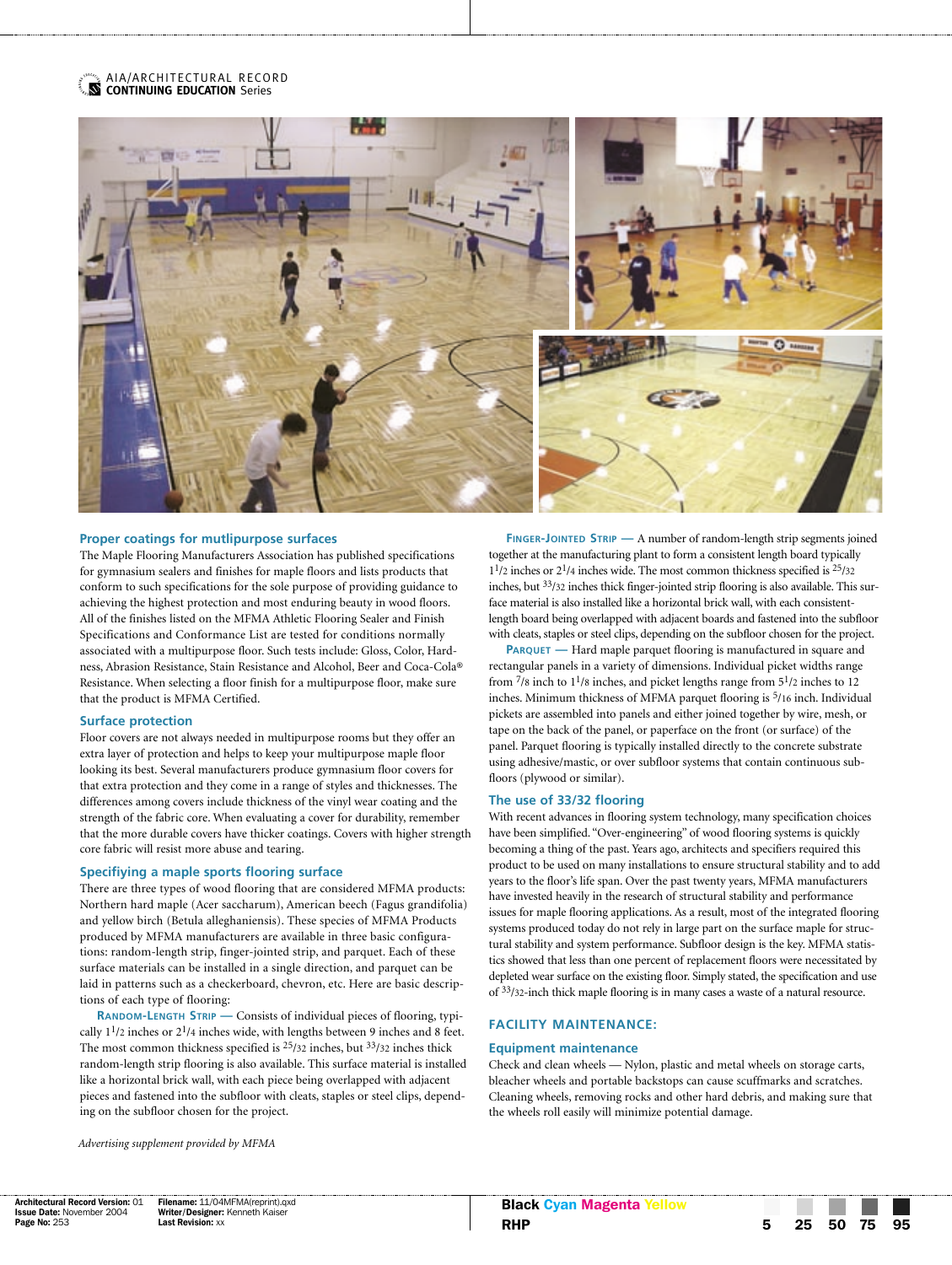# AIA/ARCHITECTURAL RECORD **CONTINUING EDUCATION** Series



# **Annual maintenance**

To preserve the beauty and life of your maple floor, the MFMA recommends that multipurpose surfaces receive periodic refinishings. MFMA typically recommends that facilities having heavy use receive a new coat of floor finish every year to maintain its beauty and to protect the floor. Facility use, abuse, and maintenance will ultimately determine the appropriate recoating schedule. A typical recoating requires abrading floor's surface and applying another coat of floor finish.

From time to time, even the most meticulously cared-for maple multipurpose floor should receive a complete resurfacing. Resurfacing restores the luster in an older maple surface, and assures long life and excellent performance. The frequency of complete resurfacing depends on numerous factors, but typically is performed about every eight to ten years. Typically, the installation sanding will remove a full 1/32 inch of maple thickness above the tongue. When a floor is completely resurfaced the sanding typically does not remove any more than 1/32 inch of thickness. The maple floor should be sanded with a minimum of three cuts using coarse, medium, and fine sandpapers. The first cut using coarse sandpaper removes the majority of the material

#### **Maintaining furniture**

The type of furniture used in a facility should be carefully selected. Folding chairs and tables that are set up and taken down frequently can be a nightmare for any type of flooring in multipurpose spaces. Maintenance personnel should ensure that rubber caps are maintained and in place on all legs before use or the maple flooring can be scratched.

#### **Daily maintenance**

Follow MFMA recommendations in the *Caring For Your MFMA Maple Floor* pamphlet. Always keep your floor free of dust, dirt, abrasive particles, and debris. **NEVER USE WATER TO CLEAN YOUR FLOOR** and never use dust mops treated with silicone, wax, or acrylic-based products. Your floor finish manufacturer has dust mop treatments specifically designed for compatibility with the finish used on your maple floor. Clean up spills when they happen.

# **SIX STEPS FOR PROPER DAILY MAINTENANCE:**

- **1.** Sweep the floor daily with a properly treated dust mop. If the floor is used heavily, sweep it up to three times per day.
- **2.** Wipe up spills and any moisture on the floor.
- **3.** Remove heel marks using an approved floor cleaner applied with a soft cloth or dusting mop. Contact your floor finish manufacturer for approved cleaning products.
- **4.** Make sure the heating/ventilating/air conditioning system is functioning properly and set to maintain indoor relative humidities between 35% and 50% year round. In areas of consistently high or low outside humidity, a 15% fluctuation will not adversely affect the maple.
- **5.** Inspect floor for tightening or shrinkage. Check for water leakage around doors and windows during wet weather. Remove debris from expansion voids.
- **6.** Always protect the floor when moving heavy portable equipment or lifts. Ensure portable equipment does NOT have crowned wheels or wheels that include center ridges remaining from the molding process. These types of wheels can create very significant point loads.

in order to remove the scratches, dirt and stains that have accumulated since installation. The final two cuts do not remove as much material and should provide a smooth and even surface, free from scratches, drum stop marks or gouges.

# **Proper and preventative maintenance prevents problems**

Daily maintenance of a multipurpose hardwood floor does more than keep up the appearance of the floor; it ensures that moisture-related problems are avoided whenever possible. Making certain that heat, air conditioning and humidity are set properly and that windows and doors are sealed against weather can reduce the impact of moisture on your floor. The use of appropriate equipment and cleaning agents also are essential to proper maintenance. The Maple Flooring Manufacturers Association has produced a bilingual (English and Spanish) video with instructions for proper maintenance.

#### *NEVER Do the Following to your MFMA maple Floor*

- **1.** *NEVER* shut down the ventilating system in your facility for a prolonged period of time.
- **2.** *NEVER* use household cleaning products or procedures. They can be harmful to the floor finish and to the wood. They may also leave floors sticky or slippery, and potentially harmful to people who walk on the floor. Your MFMA floor finish manufacturer will recommend the right cleaning and maintenance materials for your MFMA floor.
- **3.** *NEVER* clean your MFMA floor using scrubbing machinery or power scrubbers that use water under any pressure. Water is your floor's worst enemy!
- **4.** *NEVER* attempt to modify or repair your MFMA multipurpose floor without first consulting your MFMA contractor.

#### Sources

- <sup>1</sup> U.S. Consumer Product Safety Commission
- <sup>2</sup> Daniel DM, Stone ML, Dobson BE, et al: Fate of the ACL-injured patient: a prospective outcome study. Am J Sports Med 1994; 22(5):632-644
- Griffis ND, Nequist SW, et al: Injury prevention of the anterior cruciate ligament, abstracted, in American Orthopaedic Society for Sports Medicine: Meeting Abstracts, Symposia, and Instructional Courses. 15th Annual Meeting, Traverse City, MI, June 19-22, 1989
- Noyes FR, Mooar PA, Matthews DS, et al: The symptomatic anterior cruciate-deficient knee. J Bone Joint Surg (Am) 1983;65(2):154-174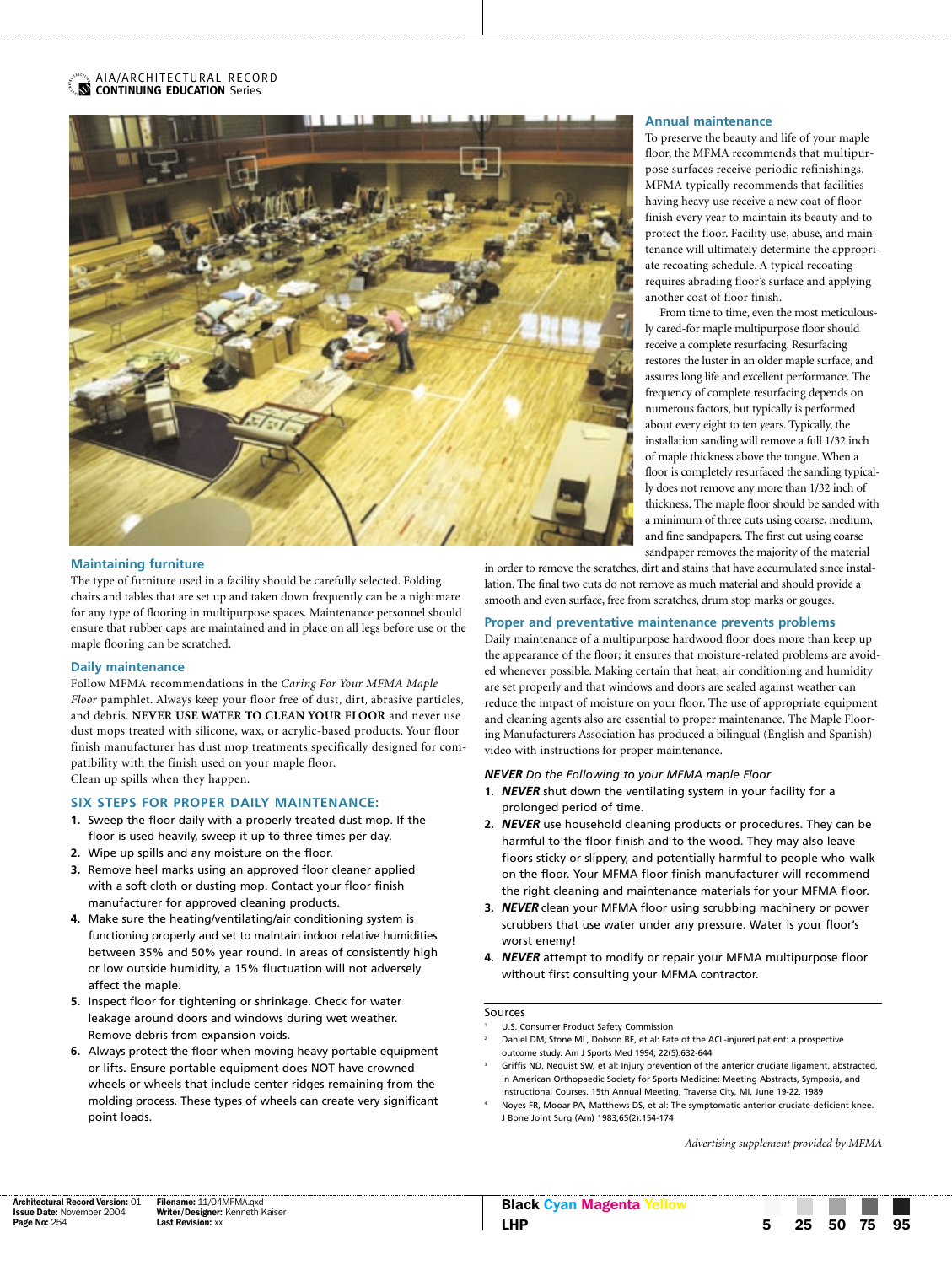# **CLICK FOR ADDITIONAL REQUIRED READING**

**The article continues at: http://www.maplefloor.org/literature/incofinjury.htm.** 

To receive AIA/CES credit, you are required to read this additional text. For a faxed copy of the material, contact Daniel Heney at MFMA, (847) 480-9138 or email mfma@maplefloor.org. The following quiz questions include information from this material.

# AIA/ARCHITECTURAL RECORD **CONTINUING EDUCATION** Series

# LEARNING OBJECTIVES

- *• Describe the various characteristics that make maple flooring an ideal multipurpose surface.*
- *• Describe what is important to consider when writing a specification for a multipurpose floor.*
- *• Describe what things you should NEVER do to a multipurpose maple floor.* **INSTRUCTIONS**

Refer to the learning objectives above. Complete the questions below. Go to the self-report form on page 320. Follow the reporting instructions, answer the test questions and submit the form. Or use the Continuing Education self-report form on *Record's* website *archrecord.construction.com*—to receive one AIA/CES Learning Unit including one hour of health safety welfare credit.

# QUESTIONS

- 1. What characteristics of Northern grown maple make it desirable to use as a multipurpose flooring surface?
	- a. Maple flooring is a flooring surface that is as hard as concrete.
	- b. Maple is the ideal choice due to its strength, durability and beauty.
	- c. Maple flooring can be stained an array of colors.
	- d. Maple is often used in bridge building.
- 2. Which is the best thickness to use, 25/32 inch or 33/32 inch?
	- a. 25/32 inch is better because it is more rigid than 33/32 inch.
	- b. 33/32 inch is better because it is thicker and will last for a longer time.
	- c. 25/32 inch flooring is better than 33/32 inch because of the advancement in design of subfloor systems.
	- d. 33/32 inch is better because it is more resilient than 25/32 inch.
- 3. How often should a maple floor be sanded?
	- a. Yearly
	- **b.** After the basketball season
	- c. Every three years
	- d. Typically every eight to ten years
- 4. Name two of the four things you should NEVER do to your maple floor.
	- a. Never shut down the ventilating system for a prolonged period of time.
- b. Never clean your MFMA floor using scrubbing machinery or power scrubbers.
- c. Never use the same floor finish twice.
- d. Never leave the lights on for extended periods of time.
- 5. What are the three basic configurations of maple flooring?
	- a. Elongated Parquet, Finger-Length Strip and Maple Block.
	- b. Random-Length Strip, Finger-Jointed Strip and Parquet.
	- c. Finger-Jointed Parquet, Random-Length Strip and Maple Veneer.
	- d. Random-Finger Strip, Jointed-Length Strip and Parquet.
- 6. The versatility of maple flooring makes it ideal for?
	- a. Shot put practice
	- b. Athletic performance, dances, roller skating, etc.
	- c. Archery
	- d. Paintball
- 7. Which of the following injuries is NOT commonly attributed to the floor surface?
	- a. Ankle-related sprains and torn ligaments.
	- **b.** Knee-related sprains and torn ligaments.
	- c. Spiral fractures of the medial condyle of the humerus.
	- d. Shin Splints.
- 8. What should you inspect a maple floor for on a daily basis?
	- a. Termites
	- **b.** Tightening or shrinkage
	- c. Bubbles
	- d. Carpenter bees
- 9. Where does the sport of basketball rank among the top eight recreational activities with the largest number of musculoskeletal injuries?
	- a. 8th
	- $b. 5<sup>th</sup>$
	- c. 1st
	- $d. 2nd$
- 10. Floor finishing products listed on the *MFMA Athletic Flooring and Sealer Specifications and Conformance List* are tested for resistance to what?
	- a. Yogurt, fruit juice and ketchup
	- **b.** Alcohol, beer and Pepsi®
	- c. Grain alcohol, beer and Sprite®
	- d. Alcohol, beer and Coca-Cola®

# **About MFMA**

Established in 1897, the Maple Flooring Manufacturers Association is a trade organization representing the maple flooring industry. The MFMA is the authoritative source of technical and general information about maple flooring and related sports flooring systems. Its membership consists of manufacturers, installation contractors, distributors and allied product manufacturers who subscribe to established quality guidelines.



Through cooperative member programs, MFMA establishes product quality, performance and installation guidelines; educates end users about safety, performance and maintenance issues; and promotes the use of maple flooring products worldwide. Please call 847/480-9138, or write: MFMA, 60 Revere Drive, Suite 500, Northbrook, IL 60062. www.maplefloor.org. E-mail: mfma@maplefloor.org.

**60 Revere Drive Suite 500 Northbrook, IL 60062 mfma@maplefloor.org www.maplefloor.org**